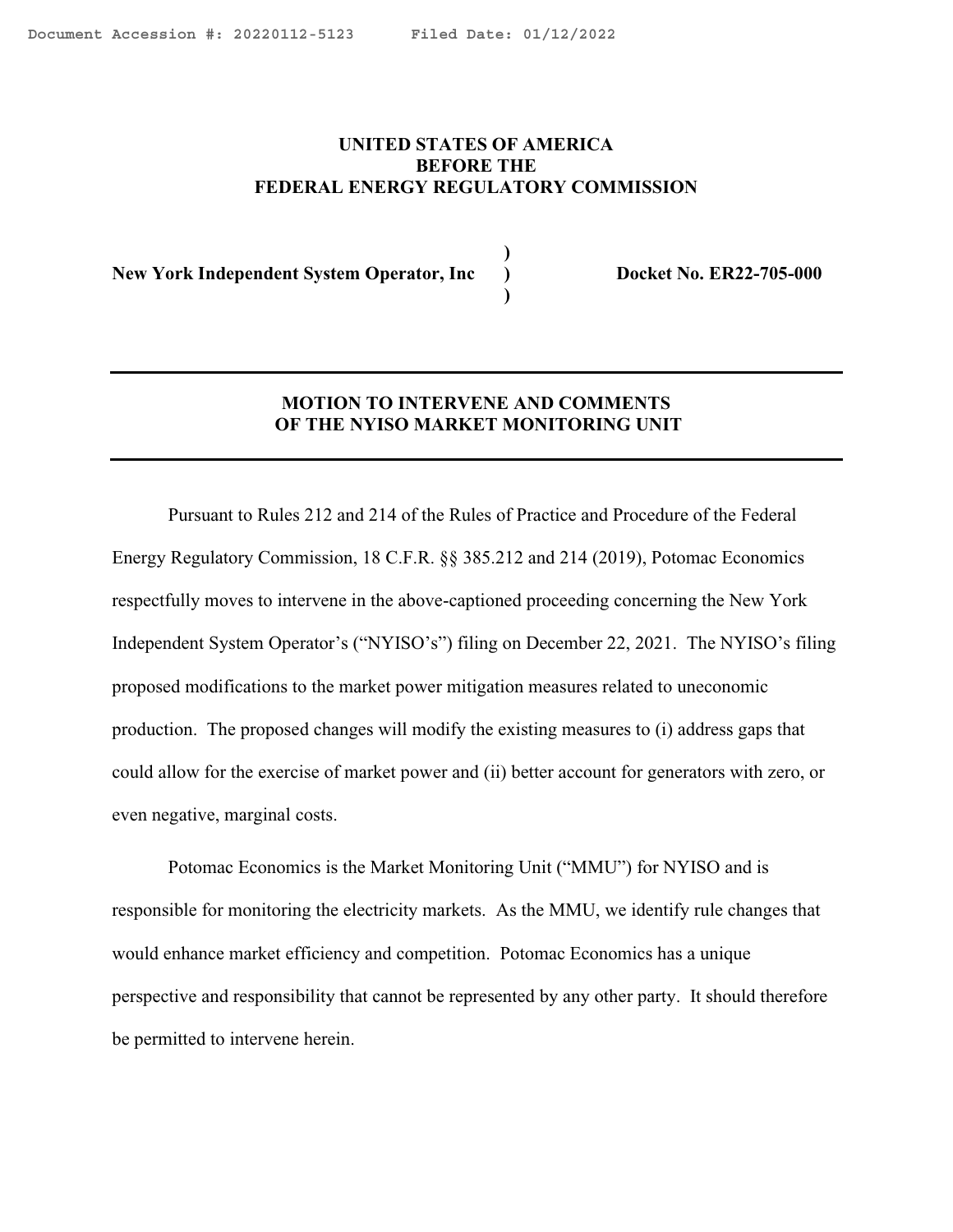### **I. NOTICE AND COMMUNICATIONS**

All correspondence and communications in this matter should be addressed to:

Dr. David B. Patton Dr. Pallas Lee Van Schaick Potomac Economics, Ltd. Potomac Economics, Ltd. 9990 Fairfax, Boulevard, Suite 560 9990 Fairfax, Boulevard, Suite 560 Fairfax, VA 22030 Fairfax, VA 22030 (703) 383-0720 (703) 383-0719 [dpatton@potomaceconomics.com](mailto:dpatton@potomaceconomics.com) [pallas@potomaceconomics.com](mailto:pallas@potomaceconomics.com)

# **II. BACKGROUND AND SUMMARY OF PROPOSAL**

The NYISO proposes to amend the market power mitigation measures to better address uneconomic over-production where a generator can profit from over-producing and being paid to relieve the resulting congestion in real-time. The proposed changes also account for the possibility that generators can have negative marginal costs—a condition that was much less common when the existing provisions were adopted. The NYISO's proposed changes are described below, which we find to be reasonable and beneficial.

First, it proposes to modify the definition of uneconomic production in the market power mitigation measures to use language consistent with the definitions of the economic and physical withholding provisions.<sup>1</sup> This language states that "the ISO shall consider a Market Party's or its Affiliates' conduct to be inconsistent with competitive conduct if the conduct would not be in the economic interest of the Market Party or its Affiliates in the absence of market power." This language provides an objective standard for evaluating justifications provided by generators for conduct that may be anticompetitive.

Second, the NYISO proposes to modernize the conduct test to account for generators with negative marginal costs.<sup>2</sup> The current conduct threshold of 20 percent of the reference level implicitly assumes that a generator's marginal cost must be positive (otherwise the conduct test

<sup>&</sup>lt;sup>1</sup> See proposed MST 23.2.4.1.3.<br>See proposed MST 23.3.1.3.1.1

See proposed MST 23.3.1.3.1.1.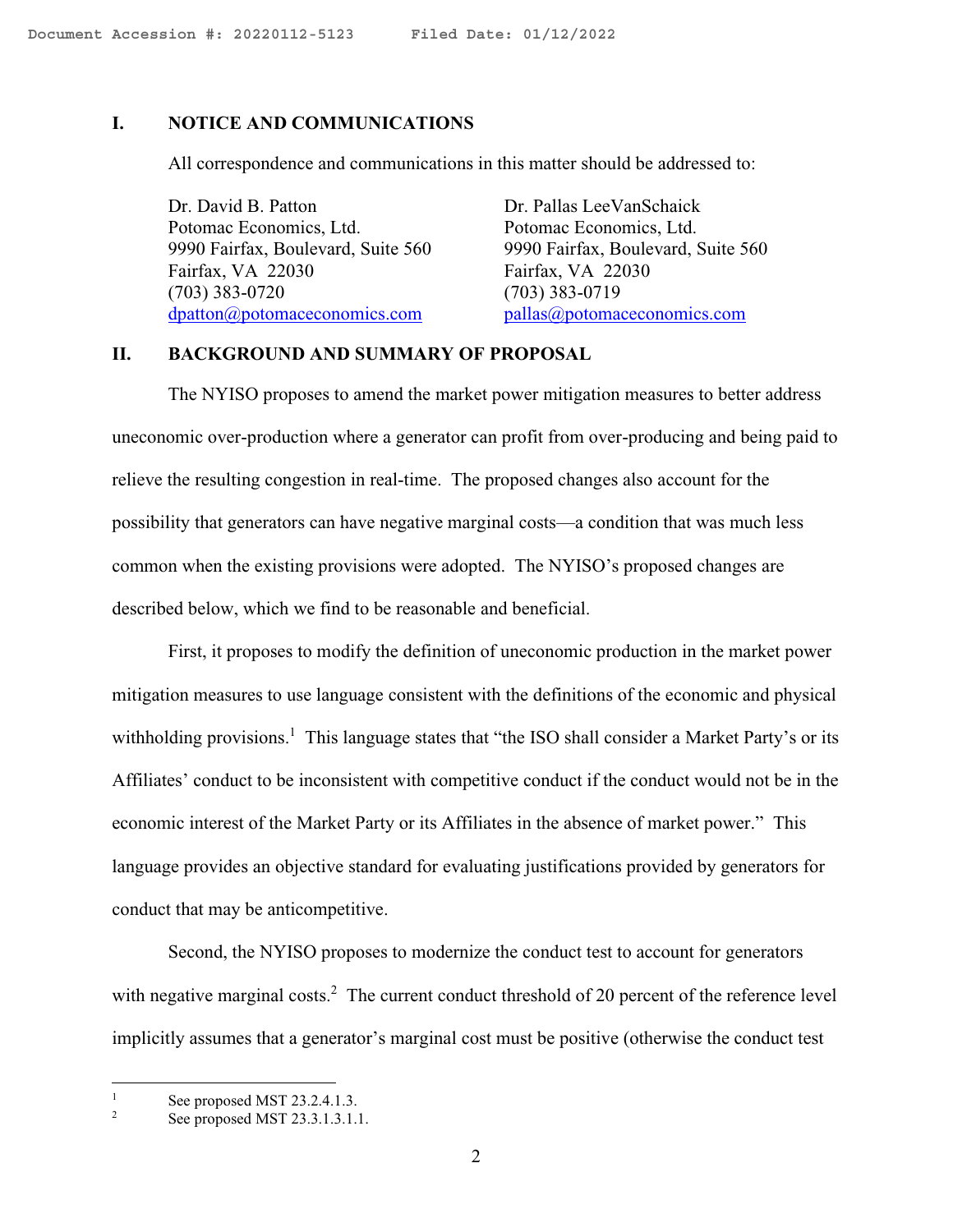would be higher than the generator's marginal cost). The proposed conduct test would recognize this by setting the conduct threshold at 80 percent *below* the reference level, which produces a logical result whether the reference level is positive or negative. The proposed conduct threshold would also have a lower bound of \$25/MWh, which would ensure a reasonable margin for generators with a marginal cost close to \$0. For example, a generator with a marginal cost reference level of \$1/MWh would not fail the conduct test unless it is producing at an offer less than -\$24/MWh. Otherwise, this generator would fail the conduct test if it offers less than 20 cents per MWh – only 80 cents less than its marginal costs.

Third, the NYISO proposes to modify the impact test to address the incentives for uneconomic overproduction that are most likely to occur in the NYISO market.<sup>3</sup> The current test only addresses uneconomic over-production that causes high prices on the opposite side of a constraint. The proposed test reflects that a generator can also benefit from causing congestion that substantially lowers real-time prices on its side of the constraint (e.g., when the generator is buying out of a day-ahead energy sale).

Fourth, the NYISO proposes to modify the financial sanction that is applied to a firm that is found to violate the mitigation measure.<sup>4</sup> The proposed sanction addresses the potential to gain from low prices by setting the sanction to 150 percent of the price impact times the overproduction quantity. The modified rule will be effective in addressing conditions where a generator might have an incentive to over-produce while not being excessively punitive.

<sup>&</sup>lt;sup>3</sup> See proposed MST 23.3.2.1.1.1 and proposed MST 23.2.1.2.1 for Constrained Areas.<br>See proposed MST 23.4.3.3.2.

See proposed MST 23.4.3.3.2.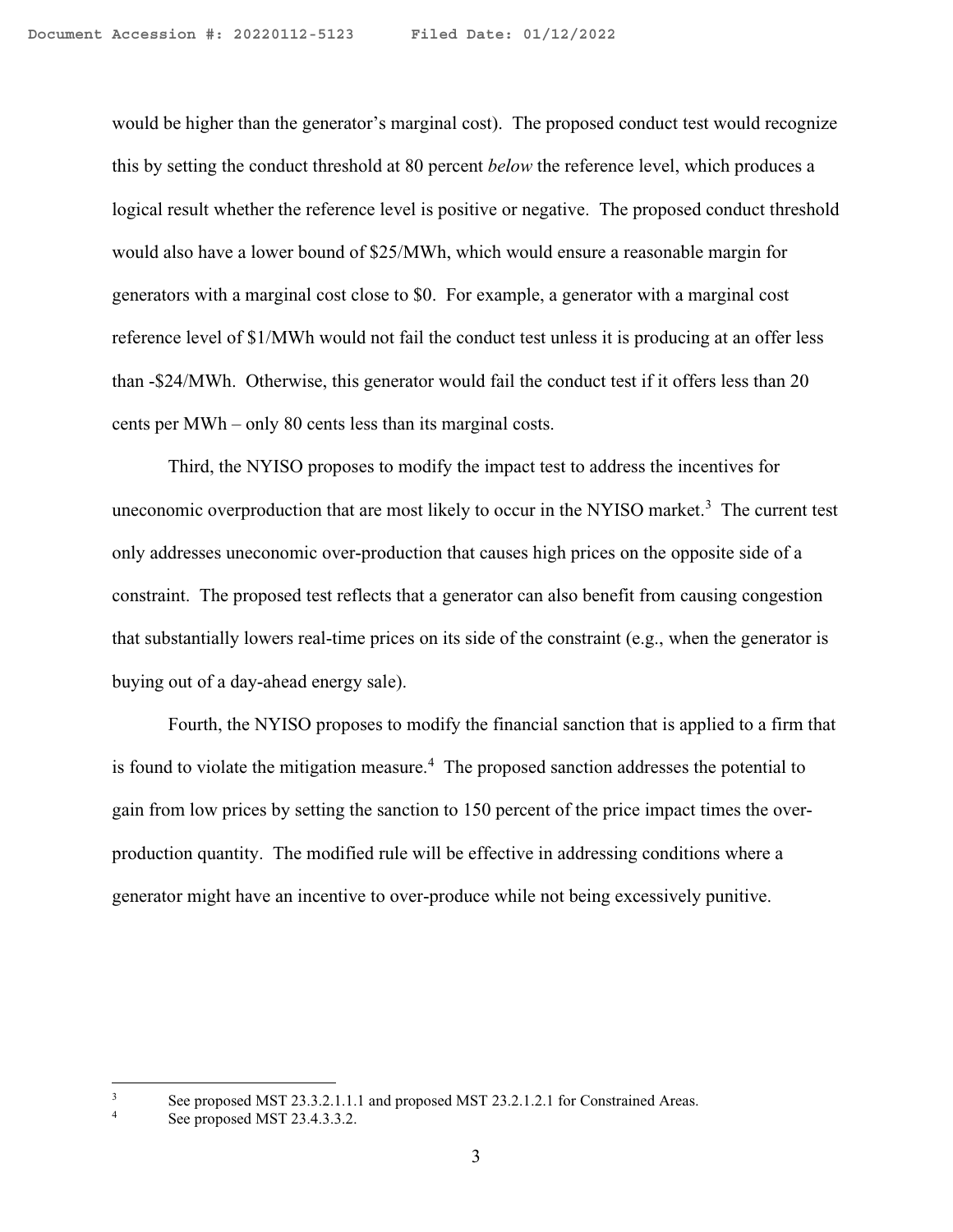### **III. COMMENTS ON THE NYISO PROPOSAL**

These comments are organized as follows. Section A discusses the conditions that would give a generator an opportunity and incentive to create congestion to earn profit. The proposed changes to the impact test are needed to address this incentive. Section B discusses changes in pricing during transmission constraint violations that have increased the potential for the exercise of market power in recent years. Section C discusses why the conduct test is just and reasonable.

#### **A. Illustration of Incentive for Uneconomic Over Production**

The current rule addressing uneconomic over-production targets strategies that would cause congestion that results in high prices. However, the following example illustrates how a generator could benefit from causing low prices as well. Uncompetitive conditions can arise for brief periods when a generator causes congestion by over-producing. Suppose a generator (that does face significant competition) is located in a net exporting region ("Region A") which exports 600 MW to the adjacent to a net importing region ("Region B") in the day-ahead market. Suppose the LMP in both regions is \$30/MWh, reflecting that there are no transmission constraints from region A to region B. Suppose a line goes out after the day-ahead market which reduces transfer capability from Region A to Region B to just 350 MW. After the line goes out, the ISO must reduce output at Region A by 250 MW to relieve the transmission constraint.

If the generator offers energy at its short-run marginal cost of \$20/MWh, the real-time LMP in Region A will drop to \$20/MWh, and the generator will buy back 250 MW of its dayahead sale at the real-time LMP of \$20/MWh. In this case, the generator will earn a net profit of \$0 in real-time, since its real-time purchase of \$5,000/hour (= \$20/MWh x 250 MW) will net out its production cost savings of \$5,000/hour (= \$20/MWh x 250 MW).

4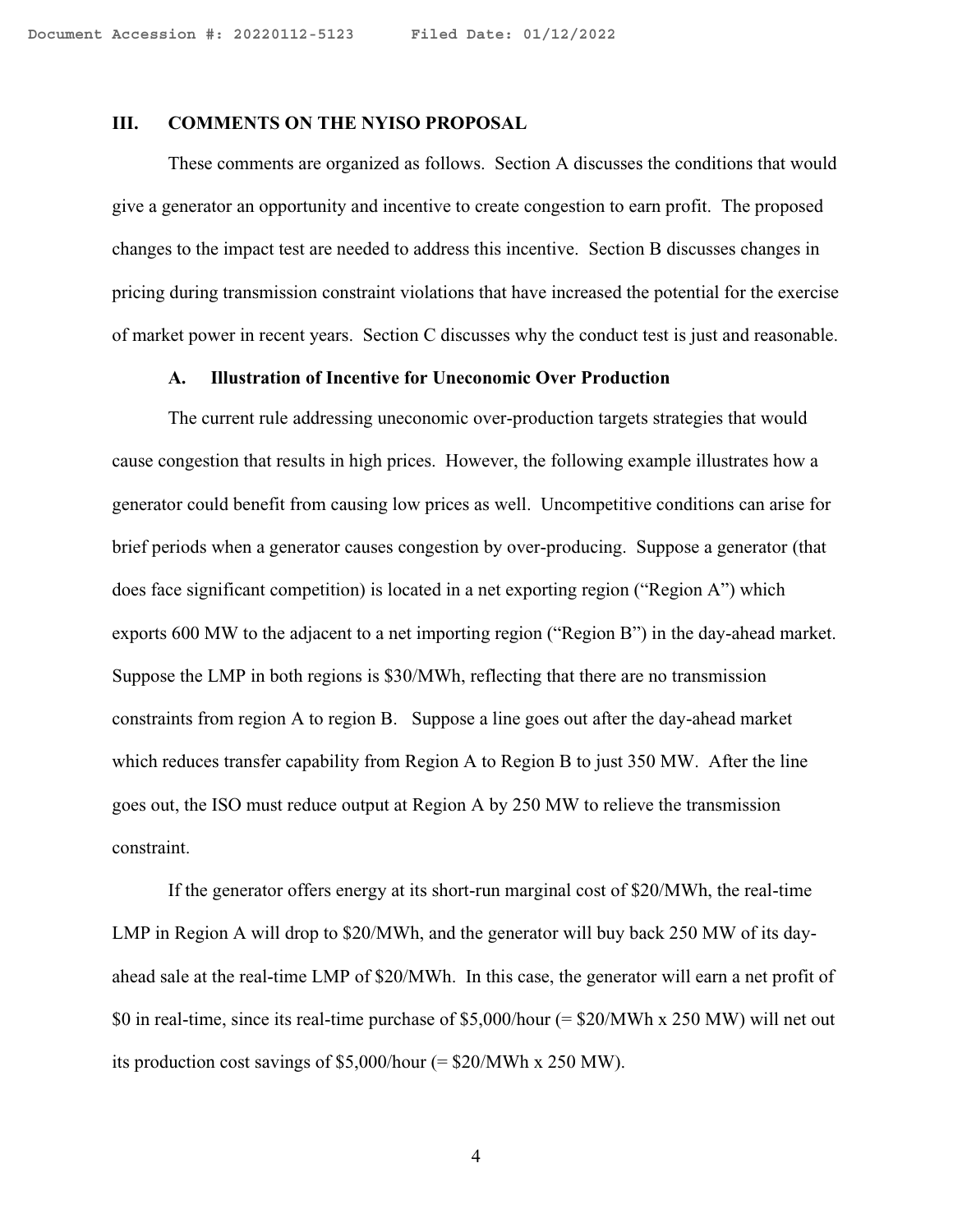However, if the generator reduces its real-time offer of \$5/MWh, it will set a real-time LMP of \$5/MWh. In this case, it will buy back its day-ahead sale for \$1,250/hour (=  $$5/MWh x$ ) 250 MW), while its production cost savings will still be \$5,000 for a net profit of \$3,750/hour. If the generator does not face competition in Region A, there is nothing to prevent it from offering *negative* \$1000/MWh and being paid \$250,000/hour (= 1000/MWh x 250 MW) to "buy" its dayahead obligation in real-time while also saving \$5,000 in production costs for a net profit of \$255,000/hour. In this case, a generator that does not face competition has strong incentives to drive real-time LMPs to arbitrarily low levels.

# **B. Enhancements to RT Pricing May Increase Opportunities to Exercise Market Power**

As the NYISO's MMU, we evaluate the competitive performance of the NYISO markets. The energy market has performed competitively in recent years because the conduct of suppliers was generally consistent with expectations in a competitive market. The mitigation measures have been generally effective in limiting or deterring anticompetitive conduct. However, since 2017, we have recommended modifying the market power mitigation rules to address the incentive for a supplier to over-produce to create or exacerbate transmission congestion. This incentive is illustrated in the previous section.

We first introduced this recommendation in 2017 because of a key change in the market that occurred in June 2017. Specifically, the NYISO made significant improvements to the pricing of congestion during real-time transmission shortages (i.e., when transmission flows cannot be brought below the applicable transfer limit in the real-time market software). The change led to more efficient and transparent congestion prices by reducing the frequency of

5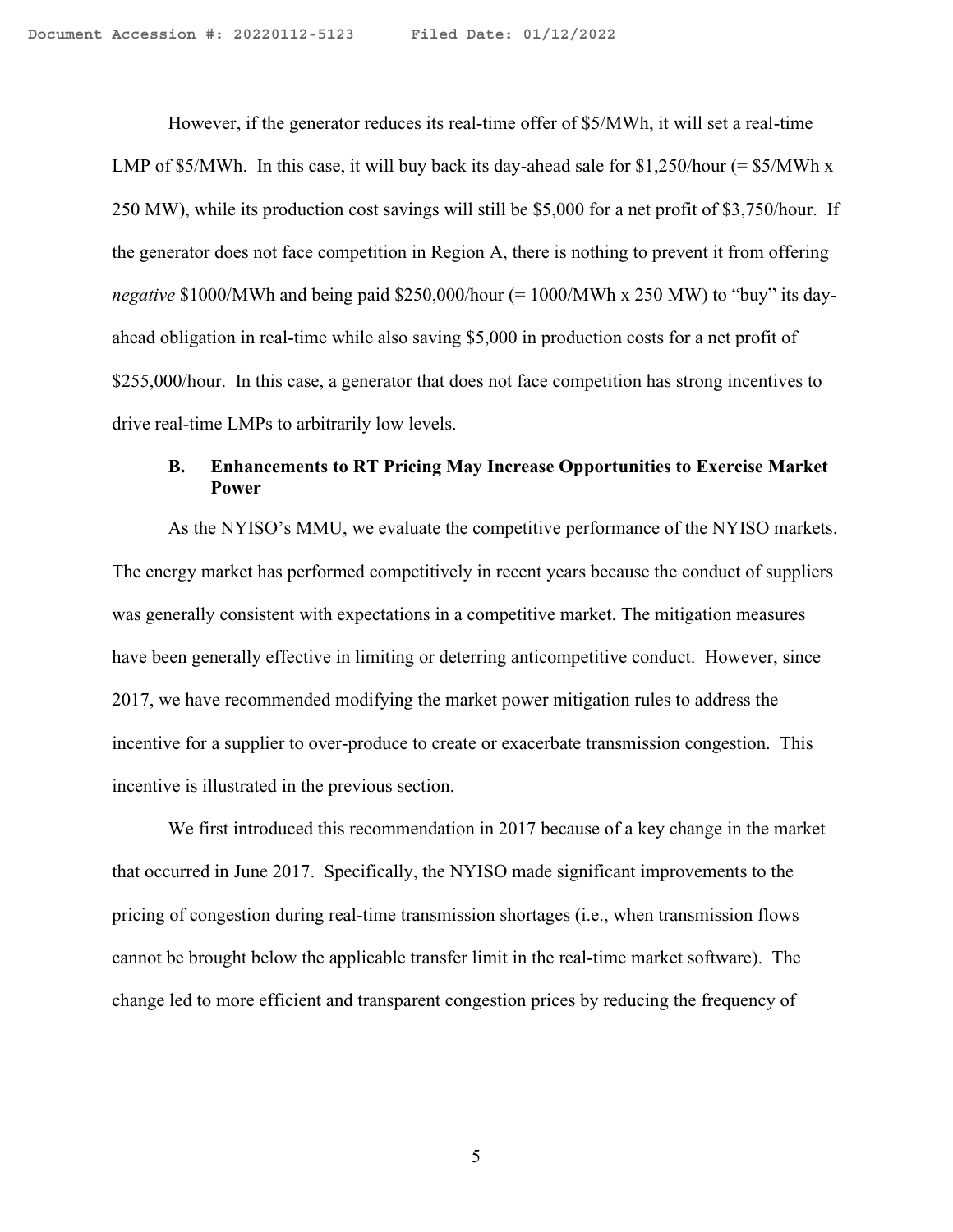constraint relaxation.<sup>5</sup> Now that constraint relaxation is used much less frequently, a generator that produces uneconomically to load a constraint has a greater ability to drive locational congestion prices to very low levels.

### **C. The Proposed Conduct Test is Just and Reasonable**

The proposed modification to the conduct test is just and reasonable. The current conduct threshold is 20 percent of the generator's marginal cost reference level, so a \$35/MWh generator would fail the conduct test if it offered at less than \$7/MWh. This is reasonable in a system where all resources have non-negative marginal costs, but if the generator has a negative marginal cost, the current provision produces a nonsensical conduct threshold that is actually higher than the generator's reference level (e.g., a generator with a marginal cost of *negative* \$20/MWh would be subject to a conduct threshold at *negative* \$4/MWh).

The proposed conduct threshold would better account for generators with low or negative marginal cost because it is the greater of 80 percent or \$25/MWh *below* the reference level. This would produce the same value for a positive marginal cost generator in the example above (e.g., \$7/MWh for a \$35/MWh unit), but it would produce a more appropriate value for a generator with a low or negative marginal cost.

When setting the level of the conduct threshold, it is important to balance the risk of over-mitigation against the risk of under-mitigation. The NYISO's proposed conduct threshold provides a reasonable amount of flexibility to generators whose marginal cost may fluctuate in

<sup>5</sup> Constraint relaxation has a significant effect on pricing in such circumstances. When a transmission constraint violation occurs and the constraint is relaxed, the market software raises the constraint limit far enough for the software to solve the constraint. When the constraint is not relaxed, the software sets the violated constraint price based on the level of the Graduated Transmission Demand Curve ("GTDC"). Thus, if a generator selfschedules and it leads to an overload of a transmission constraint, constraint relaxation would raise the limit such that congestion prices would not necessarily reflect the resulting congestion (and the operator would have to take some other action to secure the transmission facility). However, if constraint relaxation is not used, a generator that self-schedules uneconomically is more likely to cause extreme congestion pricing.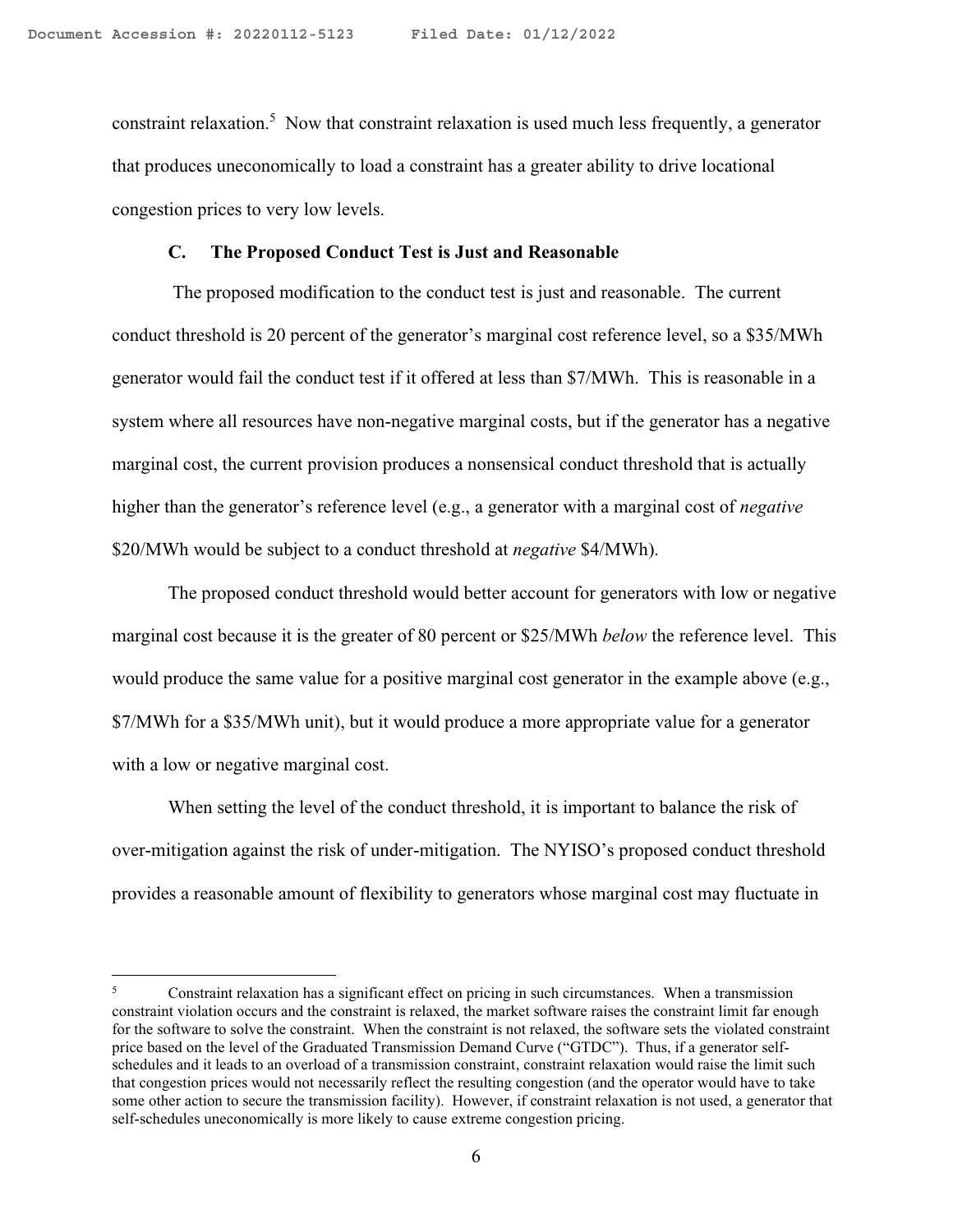real-time. To further reduce the likelihood of mitigating competitive behavior, the NYISO also has mitigation consultation procedures that further limit the potential for excessive mitigation. If a generator fails conduct and impact, the generator still has an opportunity to consult with the NYISO's Market Mitigation and Analysis department ("MMA") before mitigation is imposed. Therefore, if a generator faces conditions that limit its flexibility to reduce output, the generator has the opportunity to present this to MMA before mitigation is imposed. For example, if a generator faces a gas balancing limitation which limits its ability to reduce output in some hours or it faces extraordinary balancing costs, these can be considered in the consultation process. Hence, the rule and procedures provide significant protections that should prevent mitigation that is unwarranted.

### **IV. CONCLUSION**

The current market power mitigation rules were designed to address uneconomic overproduction by conventional generators over-producing to create congestion that leads to high prices in other areas. The proposed changes update the rules to address strategies to profit from low prices and to properly evaluate generators with low or negative marginal costs. For these reasons, we respectfully recommend that the Commission accept the proposed revisions.

Respectfully submitted,

*/s/ David B. Patton*

David Patton President Potomac Economics, Ltd.

January 12, 2022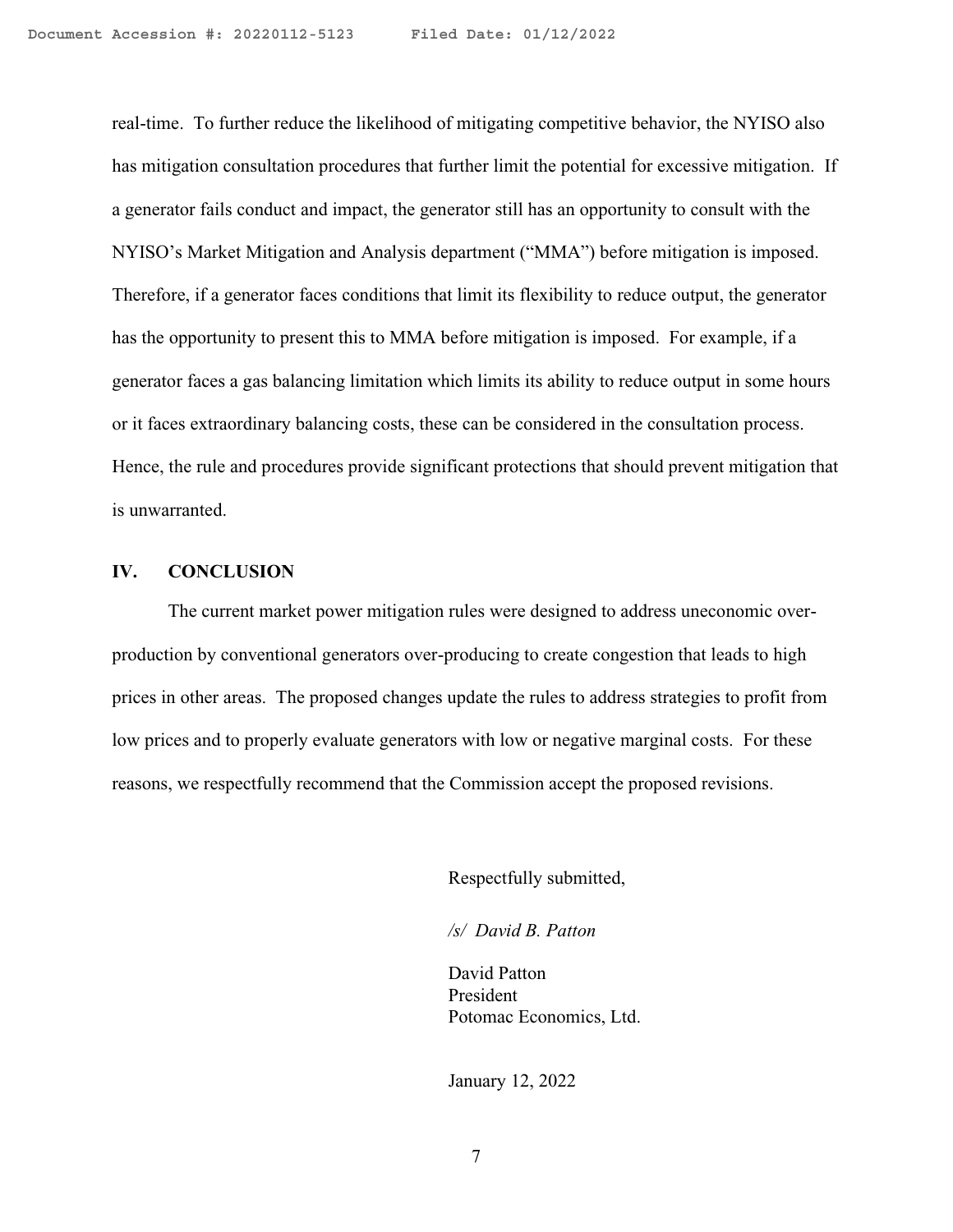### **CERTIFICATE OF SERVICE**

I hereby certify that I have this day e-served a copy of this document upon all parties listed on the official service list compiled by the Secretary in the above-captioned proceeding, in accordance with the requirements of Rule 2010 of the Commission's Rules of Practice and Procedure (18 C.F.R. § 385.2010).

Dated this 12th day of January 2022 in Fairfax, VA.

*/s/ David B. Patton*

\_\_\_\_\_\_\_\_\_\_\_\_\_\_\_\_\_\_\_\_\_\_\_\_\_\_\_\_\_\_\_\_\_